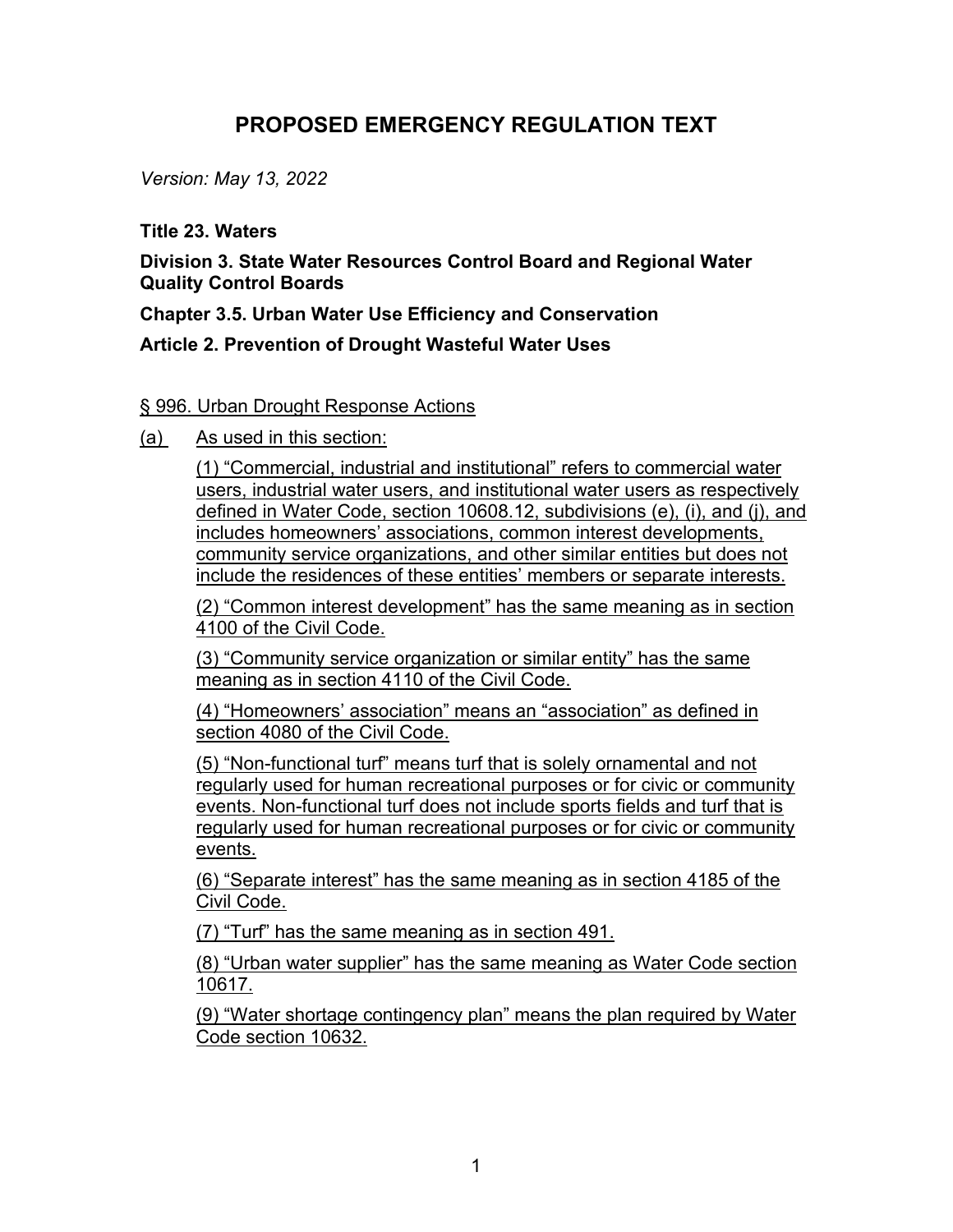- (b) Each urban water supplier shall submit to the Department of Water Resources a preliminary annual water supply and demand assessment consistent with section 10632.1 of the Water Code no later than June 1, 2022, and submit a final annual water supply and demand assessment to the Department of Water Resources no later than the deadline set by section 10632.1 of the Water Code.
- (c) (1) Each urban water supplier that has submitted a water shortage contingency plan to the Department of Water Resources shall implement by June 10, 2022, at a minimum, the demand reduction actions identified in the supplier's water shortage contingency plan adopted under Water Code 10632 for a shortage level of ten to twenty percent (Level 2).

(2) Notwithstanding subdivision (1), urban water suppliers shall not be required to implement new residential connection moratoria pursuant to this section.

(d) Each urban water supplier that has not submitted a water shortage contingency plan to the Department of Water Resources shall, by June 10, 2022, and continuing until the supplier has implemented the demand reduction actions identified in the supplier's water shortage contingency plan adopted under Water Code 10632 for a shortage level of ten to twenty percent (Level 2), implement at a minimum the following actions:

(1) Initiate a public information and outreach campaign for water conservation and promptly and effectively reach the supplier's customers, using efforts such as email, paper mail, bill inserts, customer app notifications, news articles, websites, community events, radio and television, billboards, and social media.

(2) Implement and enforce a rule or ordinance limiting landscape irrigation to no more than two days per week and prohibiting landscape irrigation between the hours of 10:00 a,m. and 6:00 p.m.

(3) Implement and enforce a rule or ordinance banning, at a minimum, the water uses prohibited by section 995. Adoption of a rule or ordinance is not required if the supplier has authority to enforce, as infractions, the prohibitions in section 995 and takes enforcement against violations.

(e) (1) To prevent the unreasonable use of water and to promote water conservation, the use of potable water is prohibited for the irrigation of non-functional turf at commercial, industrial, and institutional sites.

(2) Notwithstanding subdivision (e)(1), the use of water is not prohibited by this section to the extent necessary to ensure the health of trees and other perennial non-turf plantings or to the extent necessary to address an immediate health and safety need.